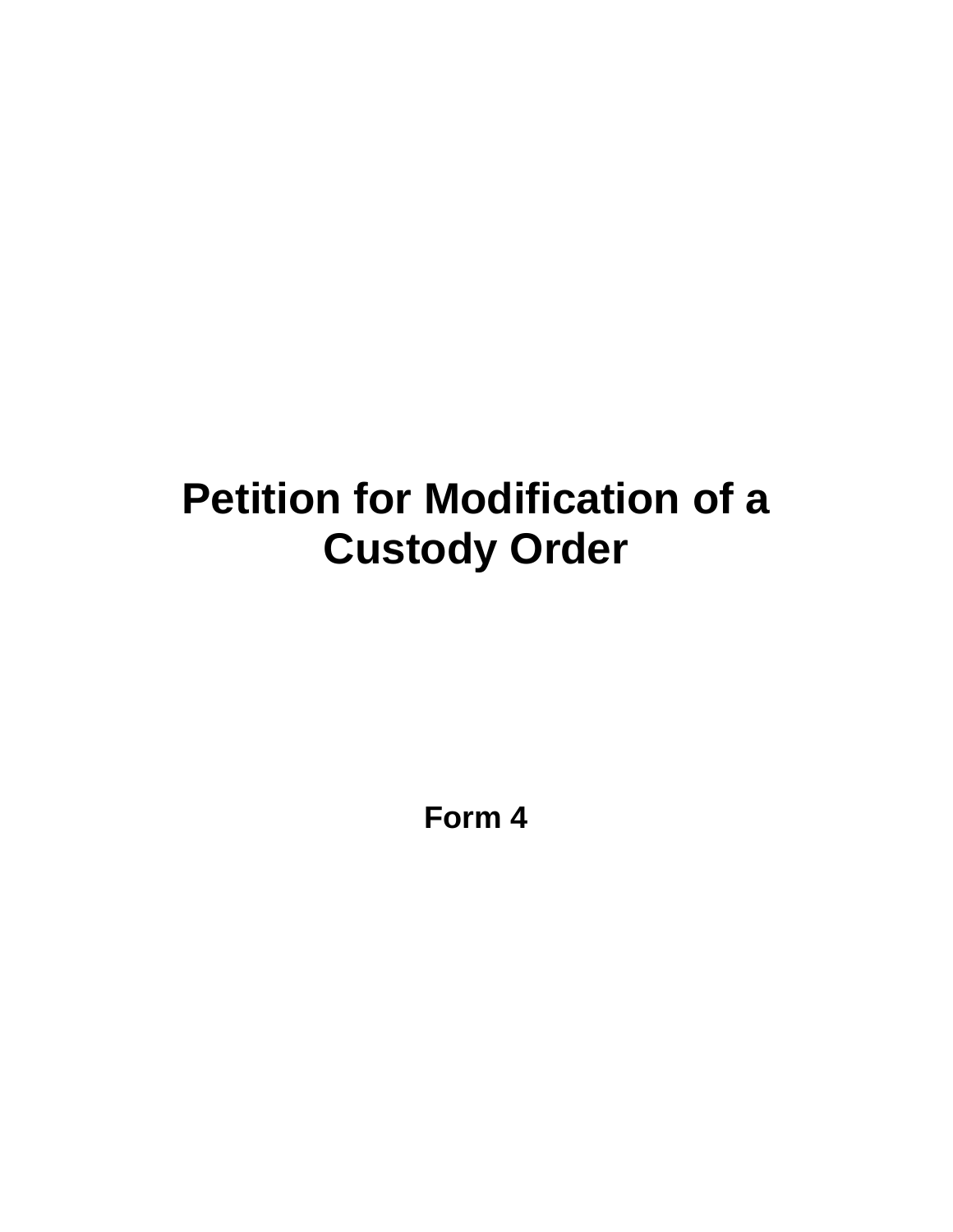## **Petition for Modification of a Custody Order**

*The following numbers on these instructions correspond with the numbers in the boxes beginning on page 1 on the Petition Form.* 

- Box 1: Print the county in which you are filing your petition. See *"Where do I File?"* in the Introduction for more information about what county you should file in.
- Box 2: Print the plaintiff's name exactly as it appears on all other forms in this action.
- Box 3: Print the case number that has been assigned to your case. This can be found on your custody complaint or custody order.
- Box 4: Print the name of the defendant exactly as it appears on all other forms in this action.
- Box 5: Print your name (if you are the petitioner).
- Print your current address. Box 6:
- Print your opposing party's name. Box 7:
- Print your opposing party's current address. Box 8:
- Print your name. Box 9:
- Box 10: Print the date your custody order was entered.
- Box 11: Check what kind of legal custody was ordered.
- Box 12: Check what kind of physical custody was ordered.
- Box 13: Explain why your custody order should be changed. (If you need more space, write on a separate page. Do not write on the back of this form, or in the margins).
- Box 14: **Attach a completed Criminal Record/Abuse History Verification form (Custody Form 3).**
- Box 15: Print your name.
- Box 16: Print your phone number.
- Box 17: After reviewing your petition to make sure everything you stated is true and correct print the date you are completing your petition.
- Box 18: Sign your name.

## **Attach a copy of the order you are asking the court to modify.**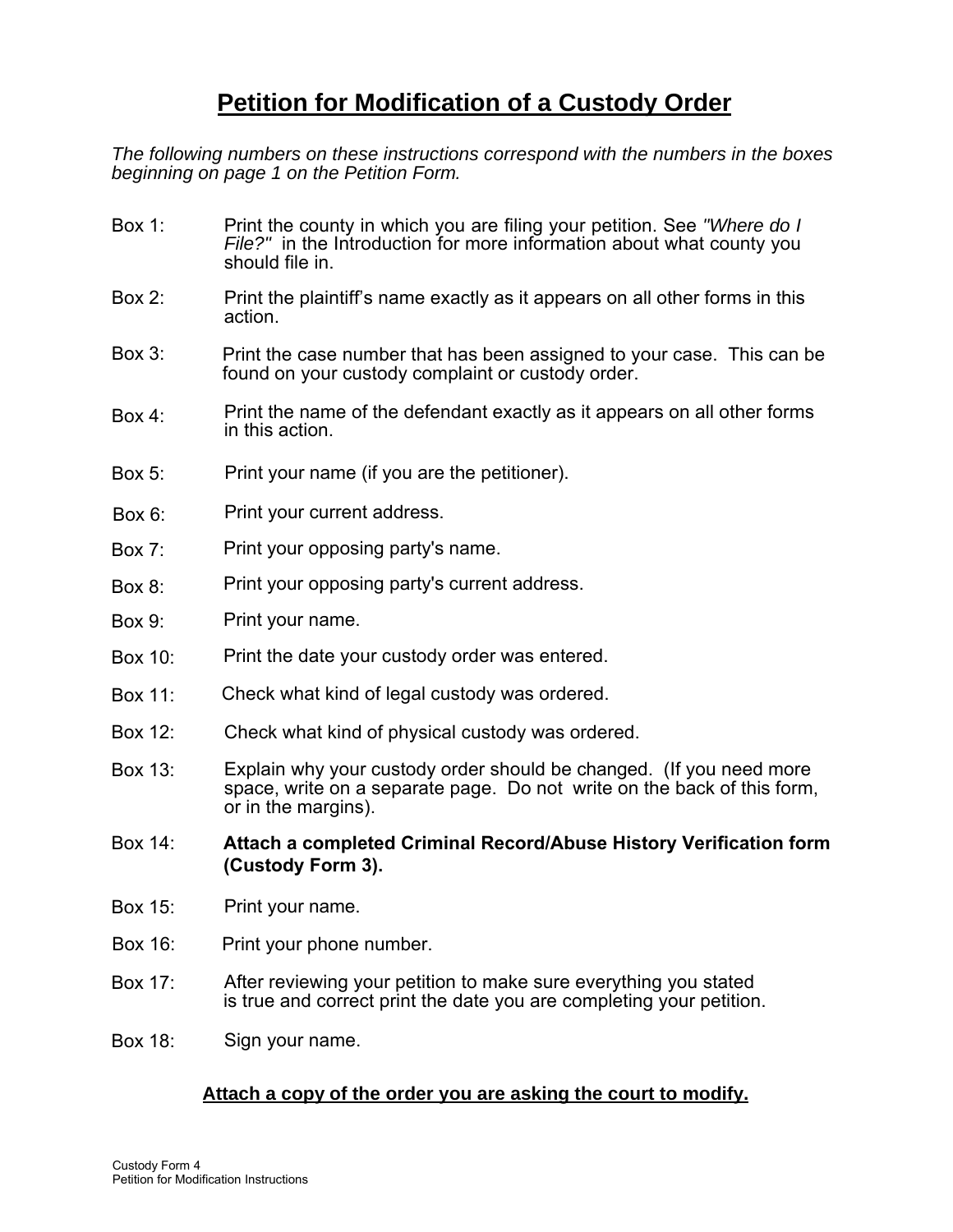| IN THE COURT OF COMMON PLEAS OF<br>$\overline{2}$<br>Plaintiff                                                                                                                                                                                   |         | COUNTY, PENNSYLVANIA                                                                                               |                |  |  |  |  |
|--------------------------------------------------------------------------------------------------------------------------------------------------------------------------------------------------------------------------------------------------|---------|--------------------------------------------------------------------------------------------------------------------|----------------|--|--|--|--|
| Defendant                                                                                                                                                                                                                                        | : No.   | : IN CUSTODY                                                                                                       |                |  |  |  |  |
| PETITION FOR MODIFICATION OF A CUSTODY ORDER                                                                                                                                                                                                     |         |                                                                                                                    |                |  |  |  |  |
| 5<br>1. Petitioner is                                                                                                                                                                                                                            | 6       |                                                                                                                    | and resides at |  |  |  |  |
| (Street)<br><del>City</del> )                                                                                                                                                                                                                    | (State) | (Zip Code)                                                                                                         | (County)       |  |  |  |  |
| 2. Respondent is                                                                                                                                                                                                                                 | 8       | and resides at                                                                                                     |                |  |  |  |  |
| (Street)<br>(City)                                                                                                                                                                                                                               | (State) | (Zip Code)                                                                                                         | (County)       |  |  |  |  |
| 3. Petitioner<br>] partial physical custody □ primary physical custody □ shared physical custody<br>custody and                                                                                                                                  |         | respectfully represents that on<br>an Order of Court was entered for <b>notat Schared legal custody</b> Sole legal |                |  |  |  |  |
| sole physical custody □ supervised physical custody. A true and correct copy of the Order is attached.<br>4. This Order should be modified because:                                                                                              | 13      |                                                                                                                    |                |  |  |  |  |
| 4<br>5. Petitioner has attached the Criminal Record/Abuse History Verification form required pursuant                                                                                                                                            |         |                                                                                                                    |                |  |  |  |  |
| to Pa.R.C.P. No. 1915.3-2.                                                                                                                                                                                                                       |         |                                                                                                                    |                |  |  |  |  |
| WHEREFORE, Petitioner requests that the Court modify the existing Order because it<br>will be in the best interest of the child(ren).                                                                                                            |         | 6                                                                                                                  |                |  |  |  |  |
| (Attorney for Petitioner) (Petitioner)                                                                                                                                                                                                           |         | (Phone Number)                                                                                                     |                |  |  |  |  |
| <b>VERIFICATION</b>                                                                                                                                                                                                                              |         |                                                                                                                    |                |  |  |  |  |
| I verify that the statements made in this petition are true and correct. I understand that<br>false statements herein are made subject to the penalties of 18 Pa. C.S. §4904, relating<br>to unsworn falsification to authorities.<br>17<br>Date |         | 18<br>Petitioner                                                                                                   |                |  |  |  |  |

Rule 1915.15(b) AOPC 7.1.16 Custody Form 4